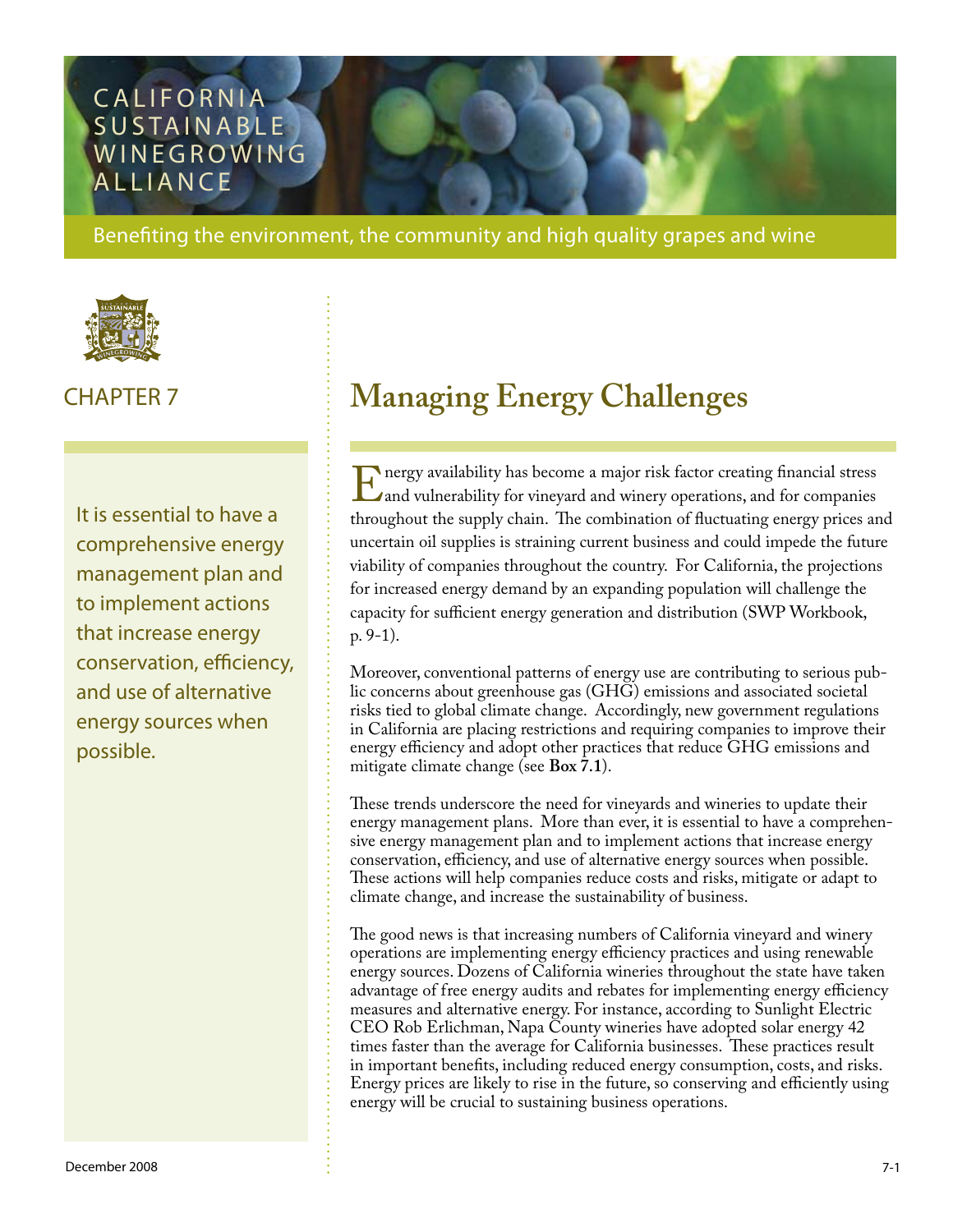Box 7.1

# Climate Change Concerns and Legislation Affecting California's Wine **Industry**

Since climatic shifts can dramatically affect the production and quality of grapes and wine, global climate change has generated major concerns and risks for winegrowers across California. Scientific projections indicate variable impacts from climate change across the major winegrowing regions, which have initiated efforts to mitigate and adapt to climate change.

California passed a law in 2006, known as AB32, which establishes the first-in-the-world comprehensive program using regulatory and market mechanisms to achieve real, quantifiable, and cost-effective greenhouse gas (GHG) reductions. The law mandates an 11% reduction of "business as usual" GHG emissions by 2010 followed by a 28% reduction by 2020.

California's Wine Institute partnered with organizations in Australia, New Zealand, and South Africa to develop a GHG protocol and calculator to measure the GHG footprints of winery and vineyard operations (www.wineinstitute.org/ghgprotocol). This capability is especially important to ensure compliance with AB32 and other potential regulations. Furthermore, results from using the calculator will help growers and vintners determine ways to conserve energy, increase energy efficiency, and produce clean, renewable energy – reducing energy related costs and risks.

### **A. Practices to Reduce Risk & Improve Energy Efficiency**

#### **Planning, Monitoring, and Achieving Results**

Good energy management starts with measuring and knowing your energy use, and implementing a comprehensive plan.

- Monitor and record total energy used throughout the year; get a detailed energy audit (take advantage of free audit services if your energy provider offers them - See **Box 7.2** for websites and other information)
- Identify usage patterns, inefficiencies, opportunities, and priorities in your business
- Develop an integrated energy management plan for all aspects of the op-• eration
- Set yearly goals for overall energy use, according to baseline monitoring data •
- Include contingency options in the plan, in order to meet energy needs at critical times, such as on-site generation capabilities during crush
- Implement the plan(s), focused on priorities, and demonstrate a measurable reduction in energy per ton and/or per gallon production each year •
- Incorporate energy use and conservation in a comprehensive training program for employees •
- Network with other winery operations and attend energy workshops to learn what does and does not work •

#### **Motors, Drives and Pumps**

- Test selected new technologies to improve the energy efficiency of your motors, drives, and pumps •
- Carry out an efficiency evaluation of vineyard water pumps. Find out if you qualify for free pumping audit service offered by your local utility •
- Select and purchase new equipment made for optimal energy performance and results
- Use energy efficient technologies and designs, such as stacking tanks, installing solar aerators, utilizing smaller diameter pipes, and installing software for monitoring equipment performance, where possible
- If you use diesel pumps, consider switching to electric pumps and using renewable energy (such as solar or wind) to power them •

### **Heating Ventilation and Air Conditioning (HVAC)**

- Test new technologies to improve the efficiency of your HVAC system •
- Regularly schedule and record maintenance of the HVAC system by checking insulation, weather stripping, and using window film •
- Reduce heating and cooling loads for the facility by increasing the R-value of insulation, passive ventilation, cool roofs, and lighter shades of paint on buildings •
- Use energy efficient technologies and designs throughout the facilities •

#### **Lighting for All Facilities**

- Test new energy-efficient technologies
- Clean light fixtures annually •
- Install motion detectors throughout the facility
- Train employees to turn off lights when leaving areas
- Use compact fluorescent lights and/or other improved efficiency lighting in all appropriate locations
- Design lighting to illuminate areas needed at the time (task lighting) and use natural light if possible. Disconnect unnecessary lamps and fluorescent ballasts
- Use energy efficient lighting technologies and designs, such as automatic room lighting controls, mercury vapor, sodium and sulfur lamps, and natural light tubes •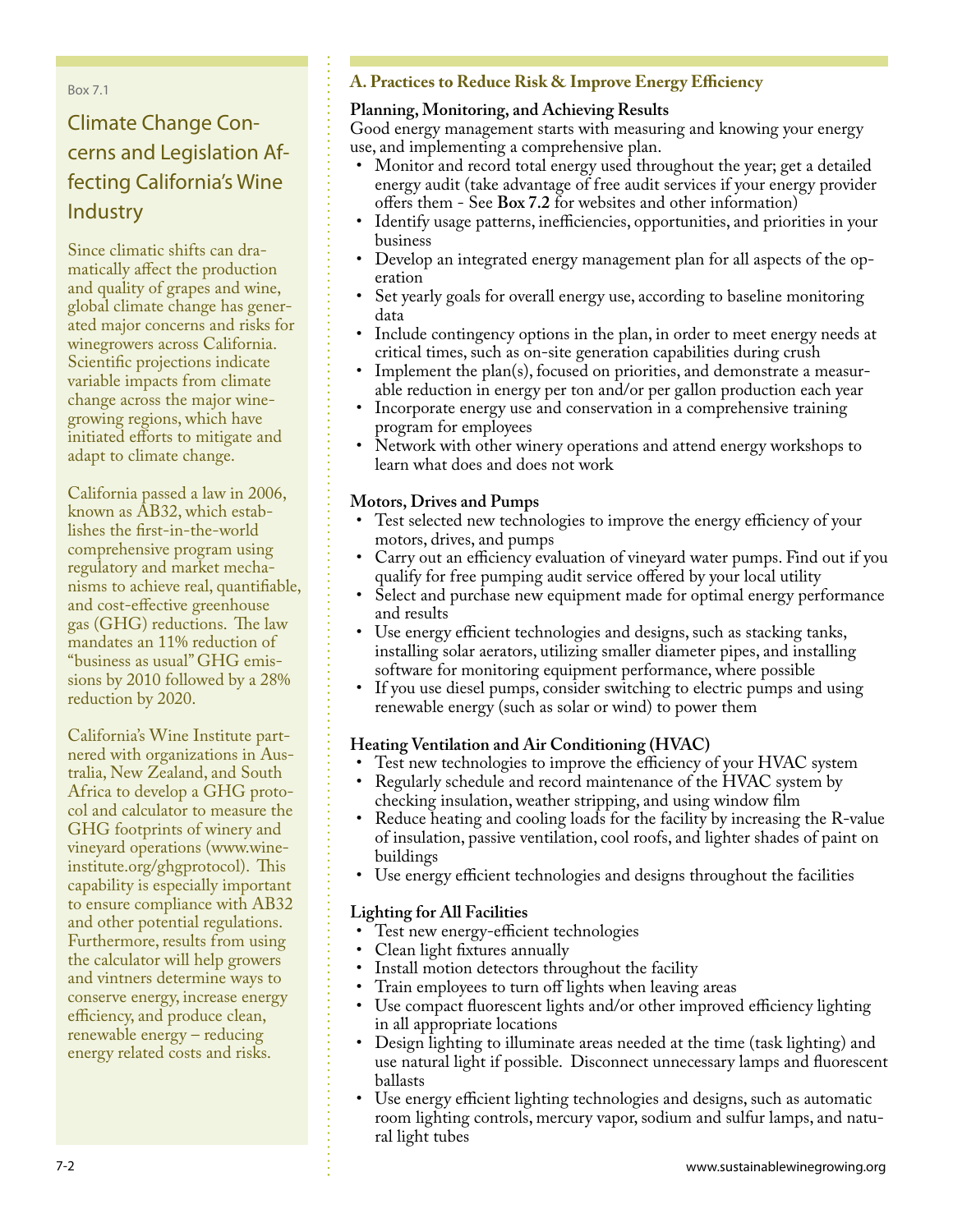- For outdoor lighting, install sodium and/or sulfur lamps, and design lighting to illuminate key security areas or with motion detectors, as appropriate •
- Train security guards to turn off lights as they go on their rounds •

#### **Transport**

- Ensure that your vehicles are running at high fuel-efficiency levels; make sure that oil changes and maintenance are undertaken regularly to increase efficiency
- Avoid extra travel by all employees; hold conference calls or video conferencing when possible instead of taking long trips for meetings •
- Provide training to employees about measures they can take to save fuel, such as lowering speeds, avoiding idling motors, etc. •
- Consider purchasing new vehicles that are high efficiency or hybrid vehicles •
- Establish car pools or other means of combining transport among employees; provide incentives for employees who are carpooling •
- Consider purchasing/using biodiesel for vehicles that run on diesel •
- Coordinate trips to stores through the individual in charge of purchasing •

| Fuel type              | Advantages                                                                         | Disadvantages and<br>other comments                                                  |
|------------------------|------------------------------------------------------------------------------------|--------------------------------------------------------------------------------------|
| Gasoline               | Currently available<br>widely at commercial<br>pumps                               | Uncertain supplies and<br>costs; high GHG emis-<br>sions                             |
| Diesel                 | Currently available at<br>commercial pumps                                         | Uncertain supplies and<br>costs; high GHG emis-<br>sions                             |
| Biodiesel              | Reduces dependency on<br>oil; renewable source;<br>lower GHG emissions             | More difficult to access;<br>recent questions about<br>using soy as stock            |
| Ethanol                | Reduces dependency on<br>oil; low GHG emis-<br>sions; renewable source             | Difficult to access in<br>CA; problems using<br>corn as stock; raises<br>food prices |
| Straight Vegetable oil | Lower GHG emis-<br>sions; renewable; often<br>available from oil waste<br>products | Conversion of vehicle<br>engines is necessary;<br>sometimes difficult to<br>source   |

#### **Table 7.1 Costs & Benefits of Various Fuels for Transport**

#### **Office Equipment**

- Test new technologies to improve office equipment energy efficiency •
- Turn off office equipment when not in use •
- Consider energy consumption when office equipment is upgraded or replaced, and get Energy Star® certified equipment, when possible •
- Install power strips with timers in offices to turn off equipment at end of day •

#### **Refrigeration System (For Wineries)**

- Select and maintain technologies for optimal performance •
- Reduce chiller loads by building insulation, insulating tanks (both inside and outside), incorporating night air cooling, and off-peak evaporative cooling and/or ice making •

#### Box 7.2

# Energy Savings for Lighting Energy Efficiency

- Replace incandescent light bulbs with compact fluorescent light bulbs. (Save up to 10%)
- Install automatic room lighting controls, depending on occupancy or time. (Save 1-3%)
- Install task lighting instead of overhead lights—light only areas needed. (Save up to 7%)
- Disconnect unnecessary lamps and fluorescent ballasts. (Save up to 8%)
- Retrofit T12 lights & magnetic ballasts to T8 lights and electronic ballasts. (Save 10-15%)
- *Source: California Technology, Trade and Commerce Agency Energy Efficiency Tips, reprinted from Chapter 9 in the Code of SWP, 2006.*